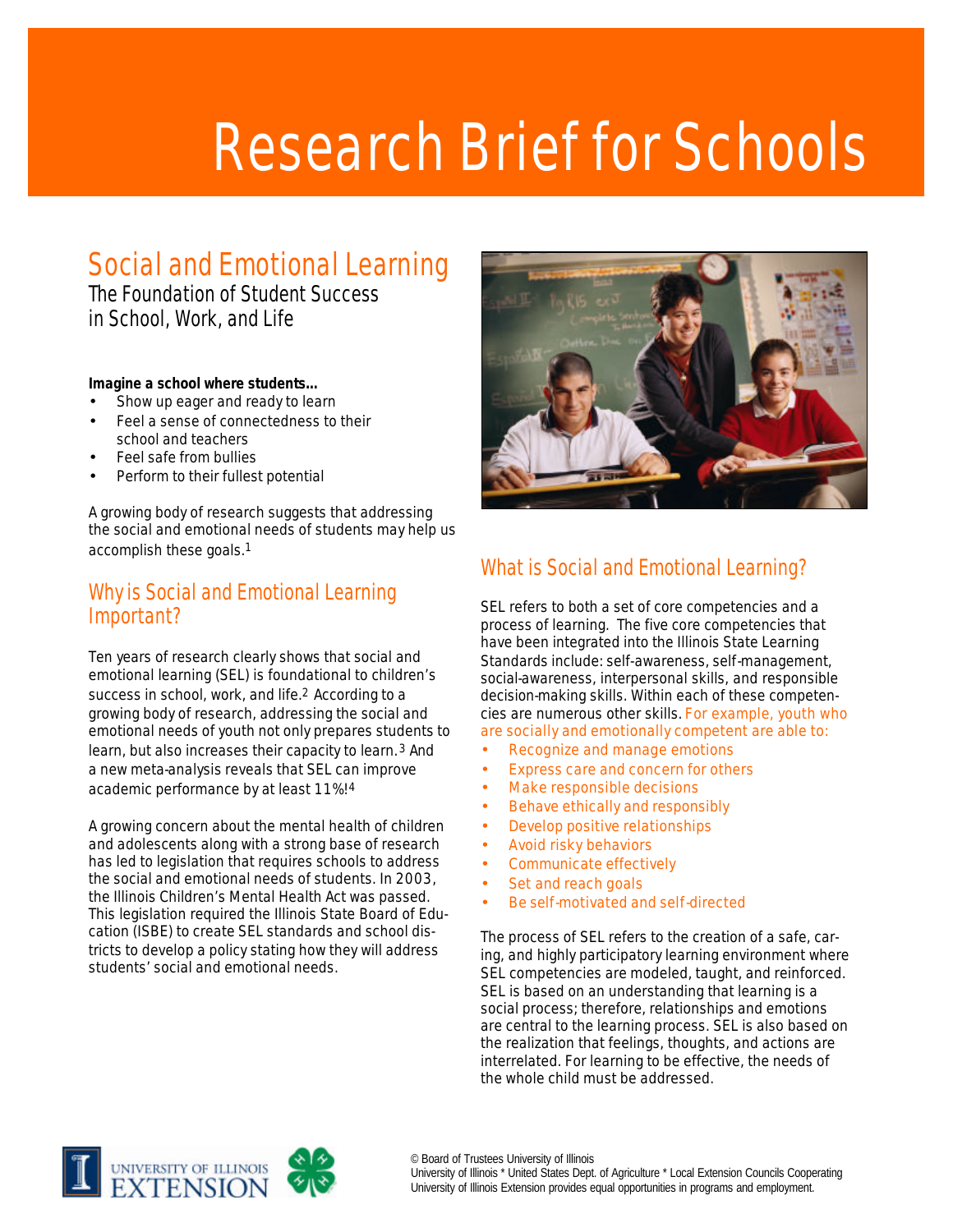# SEL can lead to a  $11\%$  increase in academic performance

Self-Awareness Self-Management Social-Awareness Interpersonal Skills Responsible Decision-Making

# What are the Illinois State Social and Emotional Learning Standards?

The five core competencies are expressed in three goals and ten learning standards. The standards are expressed in five benchmark levels with a total of 618 performance descriptors. Details about the standards can be found at http://www.isbe.net/ils/social\_emotional/standards.htm.

#### Goal 31: Develop self-awareness and self-management skills to achieve school and life success.

Learning Standard A: Identify and manage one's emotions and behavior.

Learning Standard B: Recognize personal qualities and external supports.

Learning Standard C: Demonstrate skills related to achieving personal and academic goals.

Importance of goal: Learning how to recognize, manage, and express emotions appropriately are skills that are key to impulse control, stress management, and the pursuit of goals. Just as important are the abilities to assess strengths, monitor progress toward goals, utilize resources, and know when and where to turn for help.

#### Goal 32: Use social-awareness and interpersonal skills to establish and maintain positive relationships.

Learning Standard A: Recognize the feelings and perspectives of others.

Learning Standard B: Recognize individual and group similarities and differences.

Learning Standard C: Use communication and social skills to interact effectively with others.

Learning Standard D: Demonstrate an ability to prevent, manage, and resolve interpersonal conflicts in constructive ways.

Importance of goal: Recognizing and accepting differences, communicating effectively, working cooperatively with others, and knowing how to manage interpersonal conflicts are central skills to building and maintaining positive relationships.

#### Goal 33: Demonstrate decision-making and responsible behaviors in personal, school, and community contexts.

Learning Standard A: Consider ethical, safety, and societal factors in making decisions.

Learning Standard B: Apply decision-making skills to deal responsibly with daily academic and social situations. Learning Standard C: Contribute to the well-being of one's school and community.

Importance of goal: Throughout life, students will make decisions that impact themselves and others. Knowing how to solve problems and make good decisions requires the abilities to: understand the problem, explore alternatives, evaluate possible consequences, and learn from the decisions. These are skills that are essential to citizenship in the classroom and in society.

# What is the Most Effective Way to Address Students' Social and Emotional Needs?

SEL is the most effective when it becomes an organizing framework for all school activities including academics, health education, prevention programming, after-school programming, etc.5 A well-coordinated schoolwide SEL process involves several key components including:

- An evidence-based SEL curriculum
- The creation of a caring learning environment
- Caring relationships between students and teachers and among adults in the school community
- Engaging instructional practices
- High expectations and support for academic performance
- Parental involvement<sup>6</sup>

When SEL is integrated into the total school experience, the outcomes are the greatest.7 Evaluations show improvements in attitudes (e.g. greater attachment and engagement to school), behaviors (e.g. better study habits and less risky behaviors), and performance (e.g. improved subject matter mastery and achievement test scores).8



© Board of Trustees University of Illinois

University of Illinois \* United States Dept. of Agriculture \* Local Extension Councils Cooperating University of Illinois Extension provides equal opportunities in programs and employment.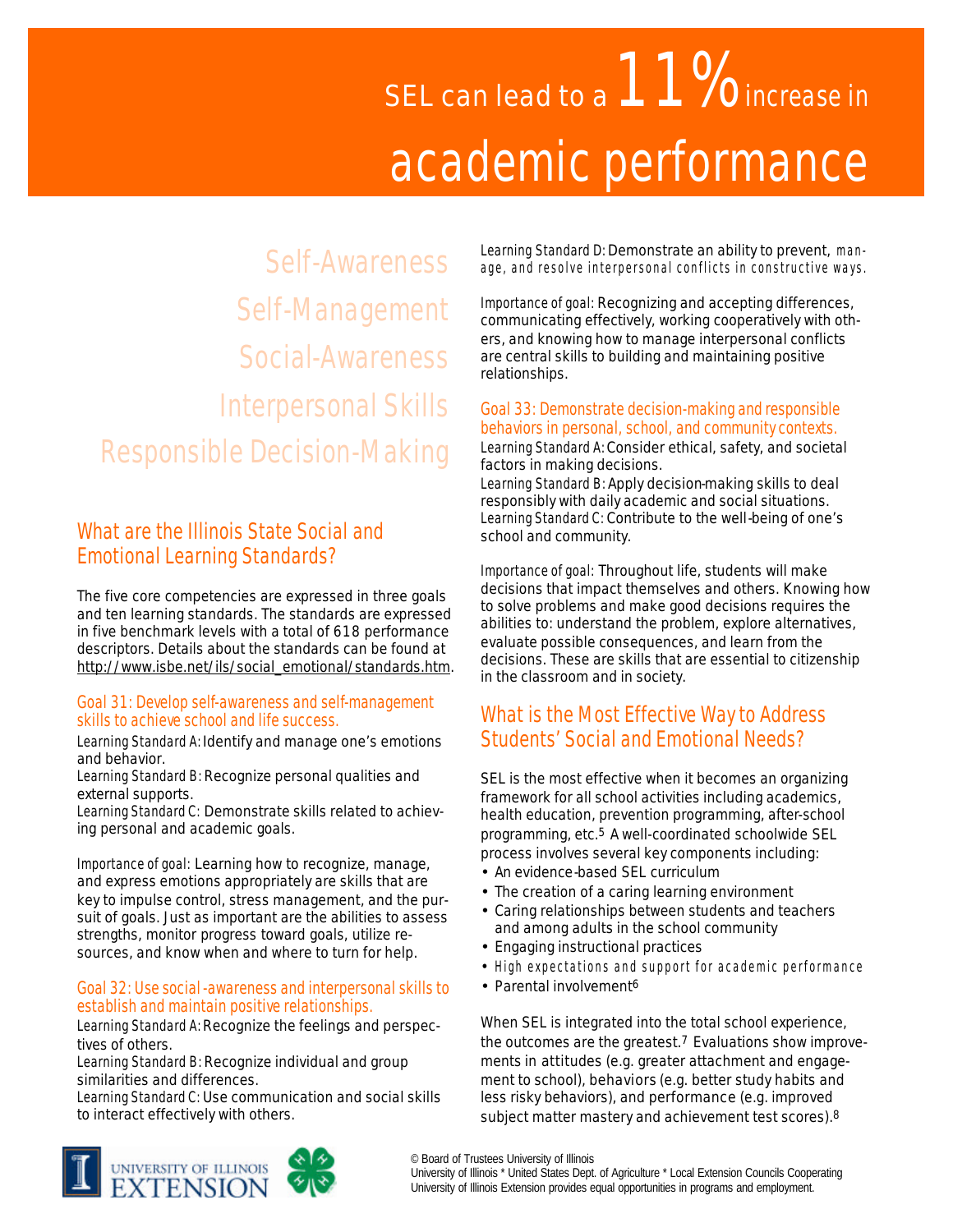# core competencies + positive learning environment = social and emotional learning

# What are SEL Instructional Approaches?

Schools can implement SEL in a variety of ways. For those interested in a schoolwide approach, CASEL has developed an implementation guide and toolkit (see

www.casel.org). For those who want to start on a smaller scale, there are a number of ways to integrate SEL into specific classrooms or programs.9

#### Select an evidence-based curriculum

*Safe and Sound* is a reliable and handy reference of the top-rated SEL curricula. For more information, check out www.casel.org.

#### Infuse SEL into existing lessons

Classroom teachers can incorporate SEL into their existing lesson plans without adding on a separate lesson (see inset).

#### Develop a caring, supportive learning environment

The learning environment plays a key role in the development of SEL skills. Youth learn these skills best in the context of caring relationships and safe environments where these skills are valued, demonstrated, and practiced on a regular basis.

#### Incorporate cooperative learning strategies

Cooperative learning strategies provide students with opportunities to practice all three state SEL learning goals. Cooperative learn-

ing is most effective when students have already received SEL skills instruction.10

#### Use experiential learning such as service learning

Experiential learning can be an effective strategy for supporting SEL skills, especially when students are asked to reflect upon their experience. Reflective questions enhance self-awareness and inform future oppor-

# Infusing SEL into Subject Matter Lessons

#### *Social Studies*

Ask students to explore historical events from the various perspectives of those involved. How did their attitudes, feelings, and decisions affect history? What might have happened if someone with different values, beliefs, and/or goals had been in their place?

#### *Math*

Help students who find math stressful recognize the source of their anxiety and then help them explore ways to deal with it. Most forms of stress manifest in a physical sensation. Help students learn how to recognize early signs of anxiety so that they can better manage it.

#### *Reading or Literature*

Ask students to consider the feelings of the characters in a story and reflect on how those feelings may or may not have influenced the character's actions. Ask students what they would have done if they were in the same situation.

tunities for self-management and decision-making. And when the experience involves others, it has the potential to build social-awareness and relationship skills.

#### Teach to multiple intelligences and learning styles

Use a variety of instructional strategies and help students learn how they learn best. When students are aware of their learning style, they can take on greater responsibility for their learning and be more confident learners.

#### Create informal learning opportunities

Significant learning opportunities exist during after-school hours, advisory, or homeroom periods for fun, interactive SEL skill building and practice.

# How do You Teach SEL Skills?

New skills need to be learned and practiced before they will become secondnature. Use the following five-step skill development process to help your students be able to transfer what they learn to everyday situations. Students need repeated opportunities to practice and use SEL skills in the classroom, throughout the school day, and at home.

1. Introduce: Define the skill and discuss its importance.

2. Model: Break down the skill into its behavioral steps and model each step.

3. Rehearse: Practice the new skill in a safe environment. Provide feedback and positive reinforcement. Cooperative small group activities, guided rehearsal/

role play, written reflections, peer teaching, and storyboards are helpful rehearsal strategies.

4. Generalize and apply: Provide a guided discussion on when and how the skill would be helpful to aid in the transfer to real life situations.

5. Reinforce and reward: Recognize proper and effective use of the skills and point out the benefits of using that skill.



University of Illinois \* United States Dept. of Agriculture \* Local Extension Councils Cooperating University of Illinois Extension provides equal opportunities in programs and employment.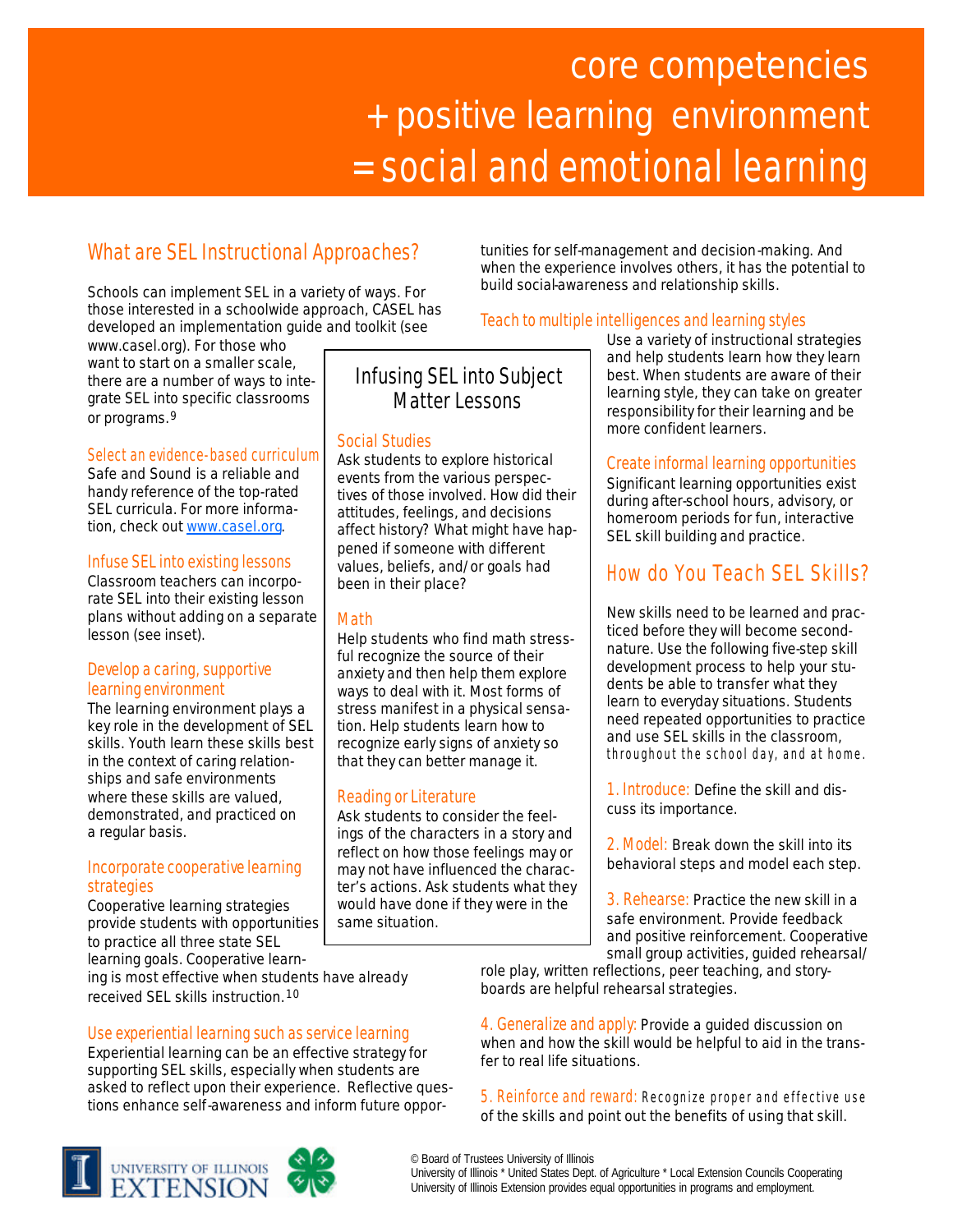# SEL core competencies self-Awareness Social-Awareness Self-Management Interpersonal Skills Responsible Decision-Making

SEL

## How Does SEL Relate to Other Youth Programs?

The chart to the right highlights the relationship between SEL and other types of youth programs. If these types of programs are already offered in your school, consider how well they help youth develop the core SEL competencies and contribute to a caring, safe, and participatory learning environment. SEL can be incorporated into existing efforts.

Positive Youth Development

Positive Youth Development (PYD) and SEL focus on similar outcomes and both emphasize the importance of the learning environment on creating those outcomes.<sup>11</sup>

#### Prevention Programs

Researchers believe that SEL is the "mechanism of action" that makes prevention programs work. Youth who make good decisions, can say "no", and can stand up to peer pressure are less likely to engage in risky behaviors.<sup>13</sup>

#### Service Learning

Service Learning provides excellent opportunities to practice SEL skills. At the same time those with strong SEL skills are capable of greater service.<sup>12</sup>

#### Character Education

SEL skills are needed to live by the values taught through character education. For example, children who lack socialawareness skills may not realize when they are being disrespectful to another.<sup>14</sup>

# How Can You Get Started Right Now?

#### Model skills

Be a good role model of SEL skills. Students are always learning as they watch your actions and reactions.

#### Build positive relationships with students

Get to know your students and let them know you care about them and their future. Research shows that outcomes improve with more positive relationships.15

#### Look for teachable moments

We are always using SEL skills so any moment can be an opportunity to teach the core competencies.

#### Create an effective learning environment

Create a caring, safe, and highly participatory environment where youth feel safe to practice new skills.

#### Talk to colleagues and parents about SEL

Form a schoolwide committee and discuss the importance of SEL and how your school can create a comprehensive approach that will lead to the greatest outcomes.

# How Can University of Illinois Extension Help You and Your School?

Extension educators can help you and your school in a variety of ways.

- Provide CPDU trainings on SEL related topics.
- Help you translate relevant research into action.
- Serve as a member of a schoolwide committee to address SEL needs.
- Provide facilitation support to your SEL committee.
- Collaborate to provide SEL after-school programs.
- Assist with parent education on SEL.
- Provide supplemental SEL resources and curricula.
- Help connect you with community resources.

Go to http://web.extension.uiuc.edu/sel/ to learn additional ways Extension can help you address youth's SEL development.

Was this brief helpful? Please go to: https://webs.extension.uiuc.edu/evaluations/sel and tell us what you think and/or request additional information on SEL topics.







University of Illinois Extension provides equal opportunities in programs and employment.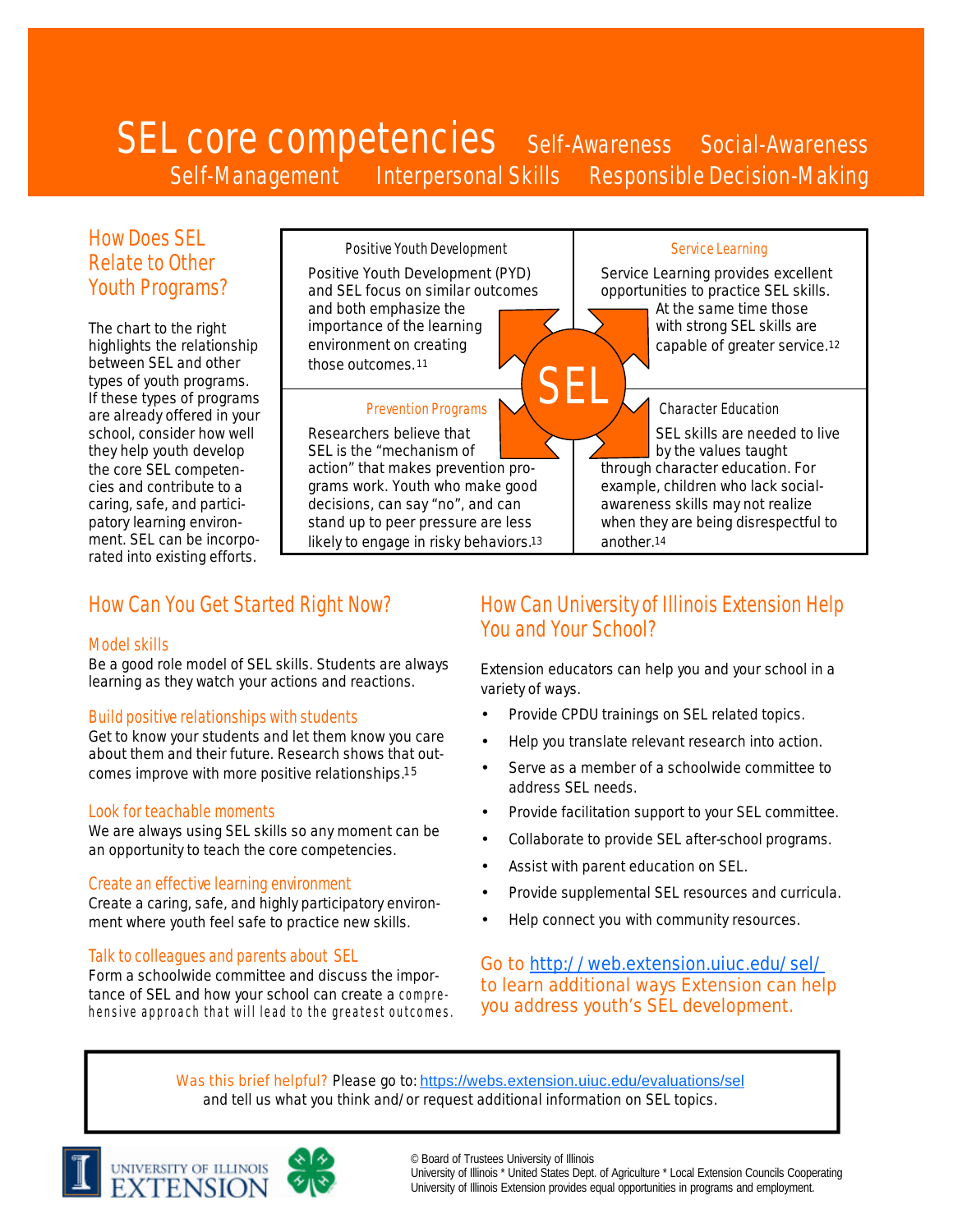When SEL is integrated into the total school experience, outcomes are the greatest including changes in attitudes, behaviors, and performance.

# References

- 1. Zins, J. E., Weissberg, R. P., Wang, M. C., & Walberg, H. J. (Eds.). (2004). *Building academic success on social and emotional learning: What does the research say*? New York: Teachers College Press.
- 2. Cohen, J. (Ed.). (1999). *Educating minds and hearts: Social and emotional learning and the passage into adolescence.* New York: Teachers College Press, Alexandria, VA: Association for Supervision and Curriculum Development, co-publishers.
- 3. Collaborative for Academic, Social, and Emotional Learning. (2003). *Safe and sound: An educational*  leader's guide to evidence-based social and emotional learning (SEL) programs. Chicago: Author.
- 4. Weissberg, R.P. (2007, December). *Social and emotional learning for student success.* Presentation at the Collaborative for Academic, Social, and Emotional Learning Forum, New York.
- 5. Zins et al., (2004).
- 6. Elias, M. J., Zins, J. E., Weissberg, R. P., Frey, K. S., Greenberg, M. T., Haynes, N. M., et al. (1997). *Promoting social and emotional learning: Guidelines for educators*. Alexandria, VA: Association for Supervision and Curriculum Development.
- 7. Zins et al., (2004).
- 8. Zins et al., (2004).
- 9. Hawkins, J. D., Smith, B. H., & Catalano, R. F. (2004). Social development and social and emotional learning. In Zins, J. E., Weissberg, R. P., Wang, M. C., & Walberg, H. J. (Eds.), *Building academic success on social and emotional learning: What does the research say*? (pp. 135-150). New York: Teachers College Press.
- 11. Greenberg, M. T., Weissberg, R. P., O'Brien, M. U., Zins, J. E., Fredericks, L., Resnik, H., & et al. (2003). Enhancing school-based prevention and youth development through coordinated social, emotional and academic learning [Electronic version]. *American Psychologist*, *58*, 466-474.
- 12. Fredericks, L. (2003). *Making the case for social and emotional learning and service-learning*. Denver, CO: Education Commission of the States, 2003.
- 13. Collaborative for Academic, Social, and Emotional Learning, 2003.
- 14. Personal communication with Mary Utne O'Brien, CASEL.
- 15. Hawkins et. al., (2004).

## Authors

Christina Foster, Extension Specialist, Social and Emotional Learning, DuPage County Jeff Franklin, Youth Prevention Educator, Jackson County April Littig, Youth Development Educator, Morgan/Scott Unit Brenda Eyler, Youth Development Educator, Cass/Schuyler Unit Tessa Hobbs-Curley, Youth Development Educator, McDonough County Sheri Merry, Youth Development Educator, Hancock County